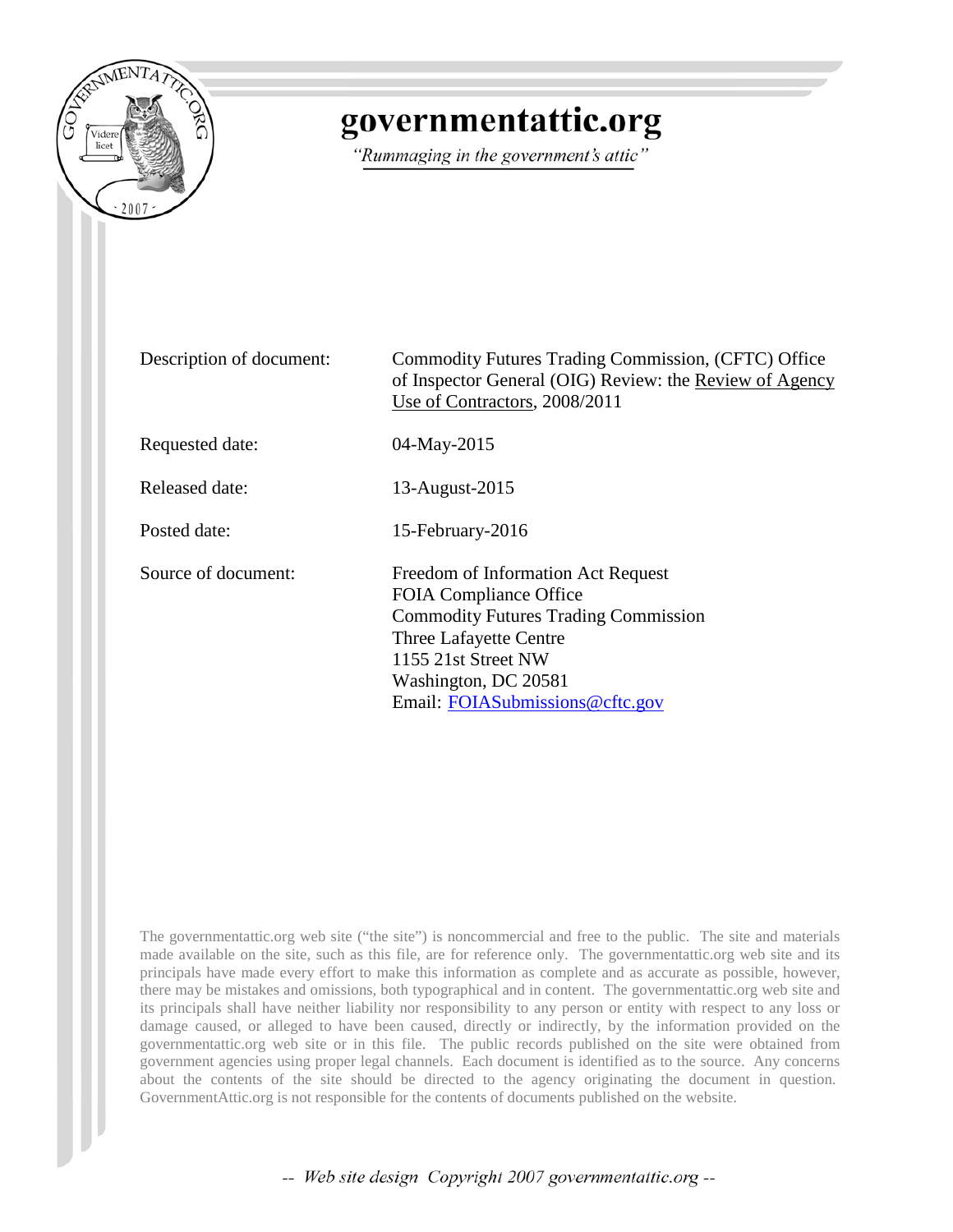#### **U.S. COMMODITY FUTURES TRADING COMMISSION**



FOIA Office

Three Lafayette Centre 1155 21<sup>st</sup> Street, NW, Washington, DC 20581 Telephone: (202) 418-5105 Facsimile: (202) 418-5124 www.cftc.gov

August 13, 2015

RE: 15-00141-FOIA

A copy of the following CFTC Office of Inspector General Review: the Review of Agency Use of Contractors.

This is in response to your request dated May 4, 2015 under the Freedom of Information Act seeking access to a copy of the CFTC Office of Inspector General Review: the Review of Agency Use of Contractors. In accordance with the FOIA and agency policy, we have searched our records, as of May 4, 2015, the date we received your request in our FOIA office.

We have located 17 pages of responsive records. You are granted full access to the responsive records, which are enclosed.

If you are not satisfied with this response to your request, you may appeal by writing to Freedom of Information Act Appeal, Office of the General Counsel, Commodity Futures Trading Commission, Three Lafayette Centre, 8<sup>th</sup> Floor, 1155 21st Street, N.W., Washington, D.C. 20581, within 30 days of the date of this letter. Please enclose a copy of your original request and a copy of this response.

If you have any questions about the way we handled your request, or about our FOIA regulations or procedures, please contact Linda J. Mauldin at 202-418-5497.

*i*   $\Delta$ oa¦h 的. Fina sistant General Counsel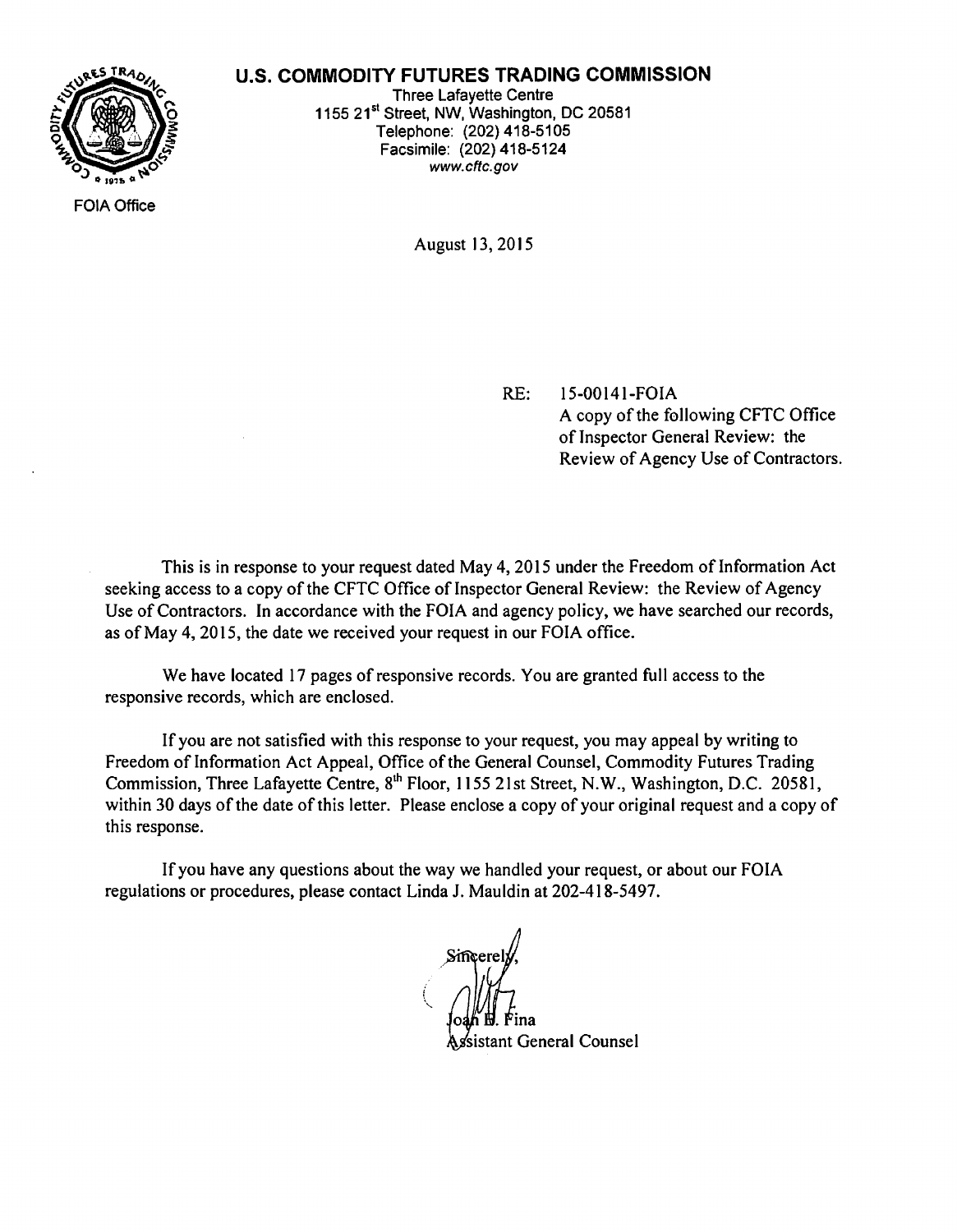#### **MEMORANDUM**

| TO:             | Walter L. Lukken<br>Acting Chairman             |
|-----------------|-------------------------------------------------|
| FROM:           | A. Roy Lavik<br>Inspector General               |
| DATE:           | August 1, 2008 (revised July 2011) <sup>1</sup> |
| <b>SUBJECT:</b> | Review of Agency Use of Contractors             |

#### **Review 08-01**

#### **EXECUTIVE SUMMARY**

This report presents the first review of the use of contract employees by the Agency. The objective of this review was to provide the Chairman with a complete picture of the Commission's use of contractors and to determine whether the Agency has effectively employed contractors to replace and complement its staff. More specifically, we sought to ensure that the Agency was not employing contractors to perform inherently governmental functions and, for the two largest contracts, was not employing contractors to perform work that could be performed by agency employees at lesser cost.

We examined summary information on 65 of the Agency's existing contracts, and found nothing to indicate that contract employees were performing inherently governmental tasks. We chose to examine in detail the two largest Agency contracts resulting in the greatest influx of contract employees to ensure that these tasks could not be performed by Agency employees at lesser cost. Both contracts provided information technology (IT) services to the Agency.

In the two contracts that we examined in detail, we found the Agency effectively supplemented its full-time staff with contractors. The Agency was able to acquire skilled software development talent that reduced development time for several major computer

<sup>&</sup>lt;sup>1</sup> We made two revisions in July 2011. First, we removed the following sentence: "We conducted this audit in accordance with generally accepted government auditing standards." Second, we removed the word "audit" throughout. The word "review" remains unaltered in the report's title and throughout the report. These revisions respond to a peer review of the CFTC OIG audit function completed in March 2011. The peer review concluded that this report did not conform to GAGAS. We intended this project to function as a review, as evidenced through the use of the word "review" in the title and throughout the report, and regret the sole reference to GAGAS, as well as the use of the word "audit" within the original report, both of which were included in error. We regret the errors.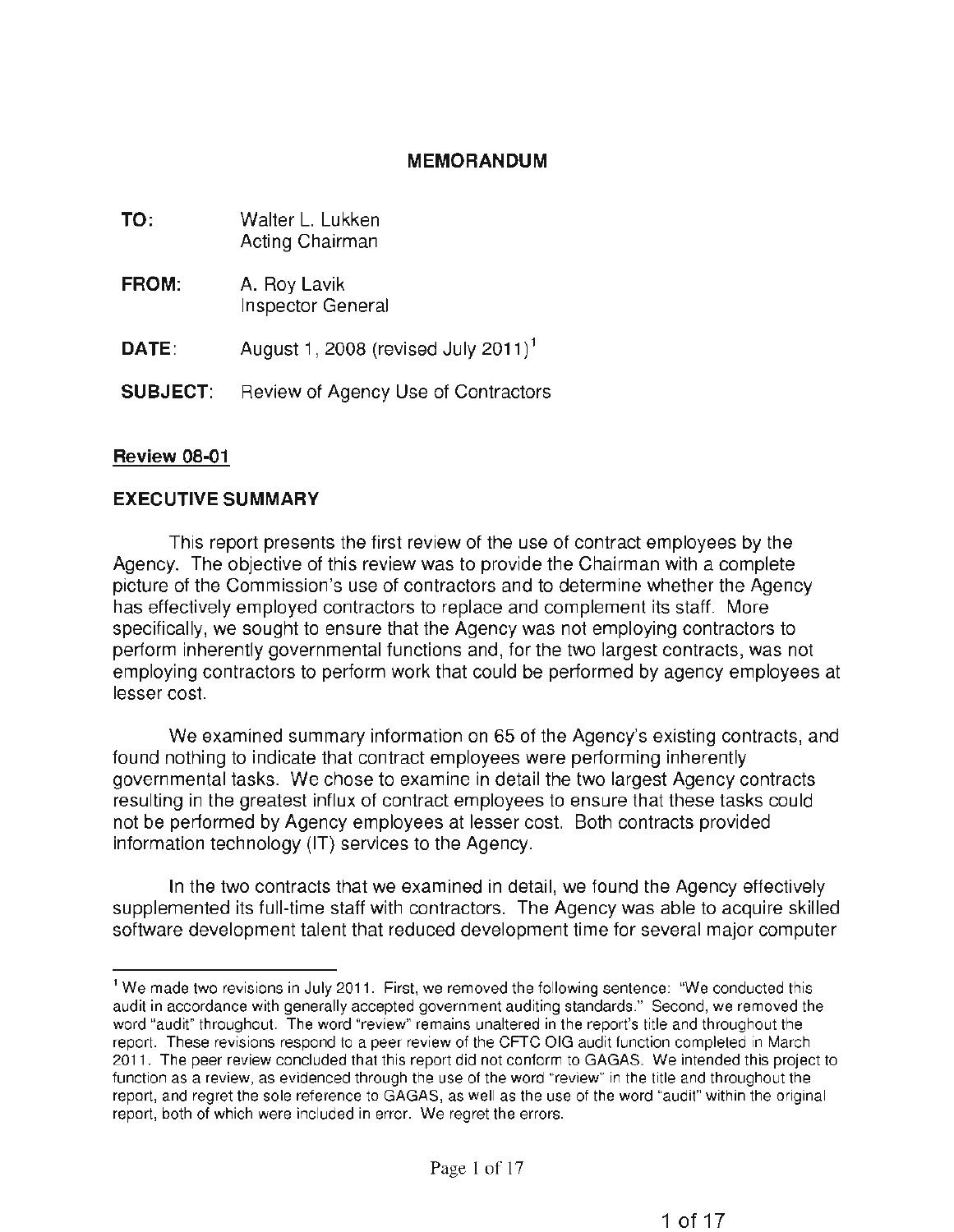surveillance systems for the futures and options markets. In another contract, we found that the Agency has improved its delivery of help-desk services to Agency employees. For tasks of a temporary nature, and during periods of limited funding, skilled contract IT employees provided temporary benefit to the Agency for achieving goals established by management and Congress. Moreover, the contracts reviewed were competitively awarded, in theory permitting the Agency to acquire services at market price resulting in best value to the government.<sup>2</sup>

Nonetheless, we offer recommendations targeted to the computer help-desk operations. They focus on improving the selection of contractors; greater monitoring and use of the help-desk logs to identify opportunities for delivering specific assistance to Agency employees; and urge the use of former help-desk talent to address CFTC specific fixes to existing software problems that can increase the efficiency of CFTC employees.

 $2$  We did not review compliance with the Federal Acquisition Regulation as it would apply to the contract award process.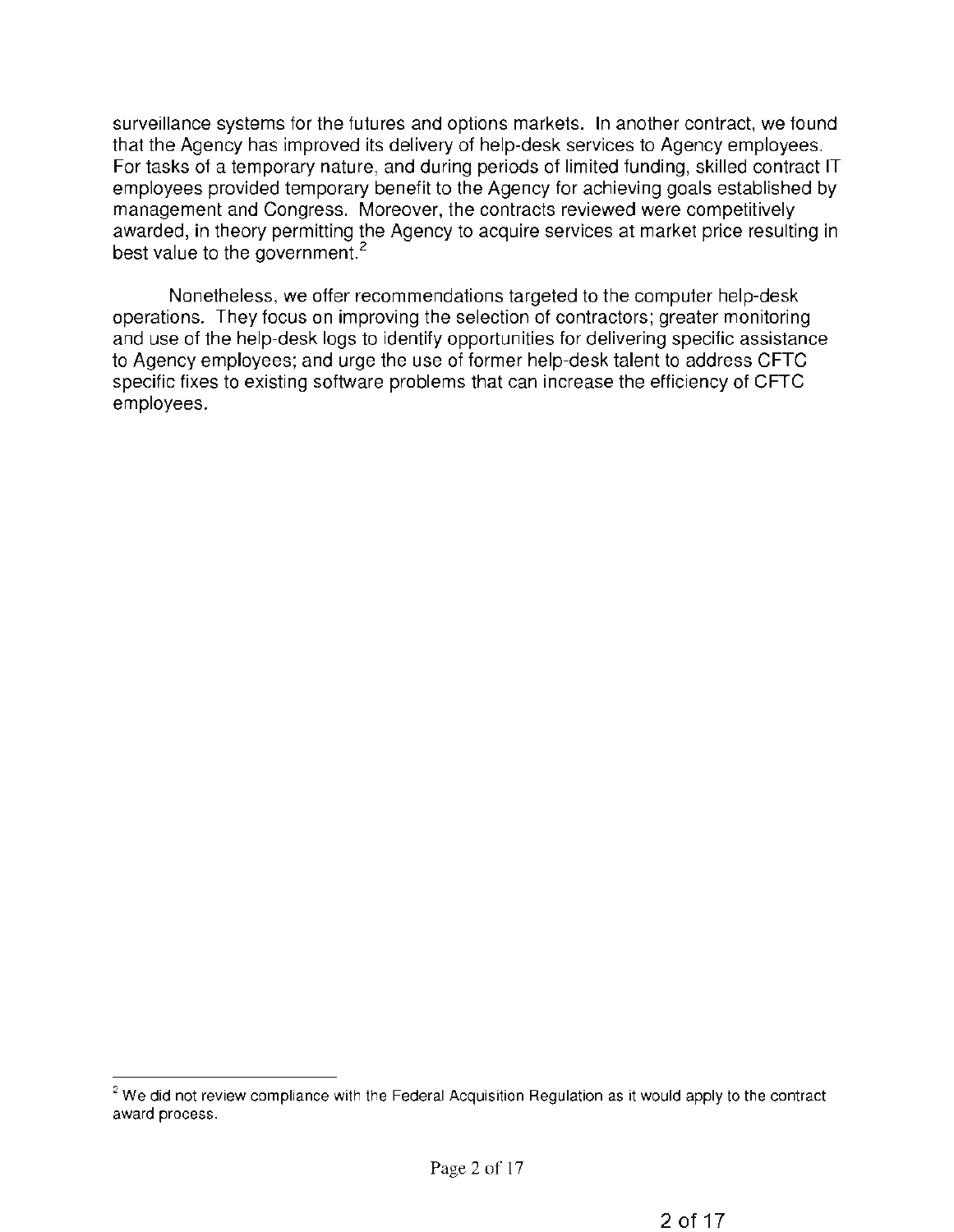## **BACKGROUND**

Over the past five fiscal years the Agency has increased its reliance on contractors to replace some CFTC employees and to extend the capabilities of others. During Fiscal Year 2002, CFTC spent \$6.9 million dollars on contractor services. By Fiscal Year 2007, spending on contracted services reached \$11.1 million dollars. Over that same period, the number of contractor staff years employed more than quadrupled from 17 to  $75<sup>3</sup>$  Agency employees noticed the increased use of contractors and informally expressed concern to the Inspector General. The overriding concern was that the expanding use of contract employees wasted Agency funds.

## **OBJECTIVES, SCOPE** AND **METHODOLOGY**

Our general review objective was to determine whether the Agency has effectively employed contractors to replace and complement its staff and to present the Chairman with a complete picture of the CFTC's use of contractors.

The review period was FY 2002 through FY2007.<sup>4</sup> The Office of the Inspector General (OIG} conducted a summary review of 65 contracts for services entered into by the Agency as provided by the Office of Financial Management for FY 2002 to FY 2007. From this summary review, we determined that the Agency has not employed contractors to perform inherently governmental services.

As a result of this initial review the OIG selected two major contractors -Northrop Grumman Information Technology, Inc. (NG) and Digicon Corporation  $(Diqicon)$  – for additional review. Both contracts were for services formerly supplied by the Office of Information and Technology Services (OITS} at the Agency and both had grown the most during this review period and resulted in the greatest influx of contract employees. We believed it advisable to take a closer look.

With respect to the contracts chosen for detailed review, our specific objectives were to present the Chairman with a history and comprehensive picture of the CFTC's use of contractors for IT services related to these two contracts, and to ascertain whether the services obtained through these contracts could be obtained in equal measure through CFTC full time employees and, if so, whether the use of contractors in place of full time employees was cost-effective.<sup>5</sup>

<sup>&</sup>lt;sup>3</sup> The number of FTEs (full-time equivalent) at the CFTC has declined since fiscal year 2002. In fiscal year 2002 the CFTC had on board 509 FTEs vs. fiscal year 2007 FTEs 437. Source: CFTC Fiscal Year 2007 Performance and Accountability Report page 4.<br><sup>4</sup> During this review period the President signed Homeland Security Presidential Directive (HSPD) 12-

Policy for a Common Identification Standard for Federal Employees and Contractors on August 27, 2004. OMB on August 5, 2005 issued Memorandum M-05-24 formalizing HSPD12. This review did not examine contractors' compliance with HSPD12 and OMB memorandum M-05-24.

 $5$  We did not perform detailed analysis of the other 63 contracts to ascertain whether the same commercial tasks could have been performed at less cost by full time employees.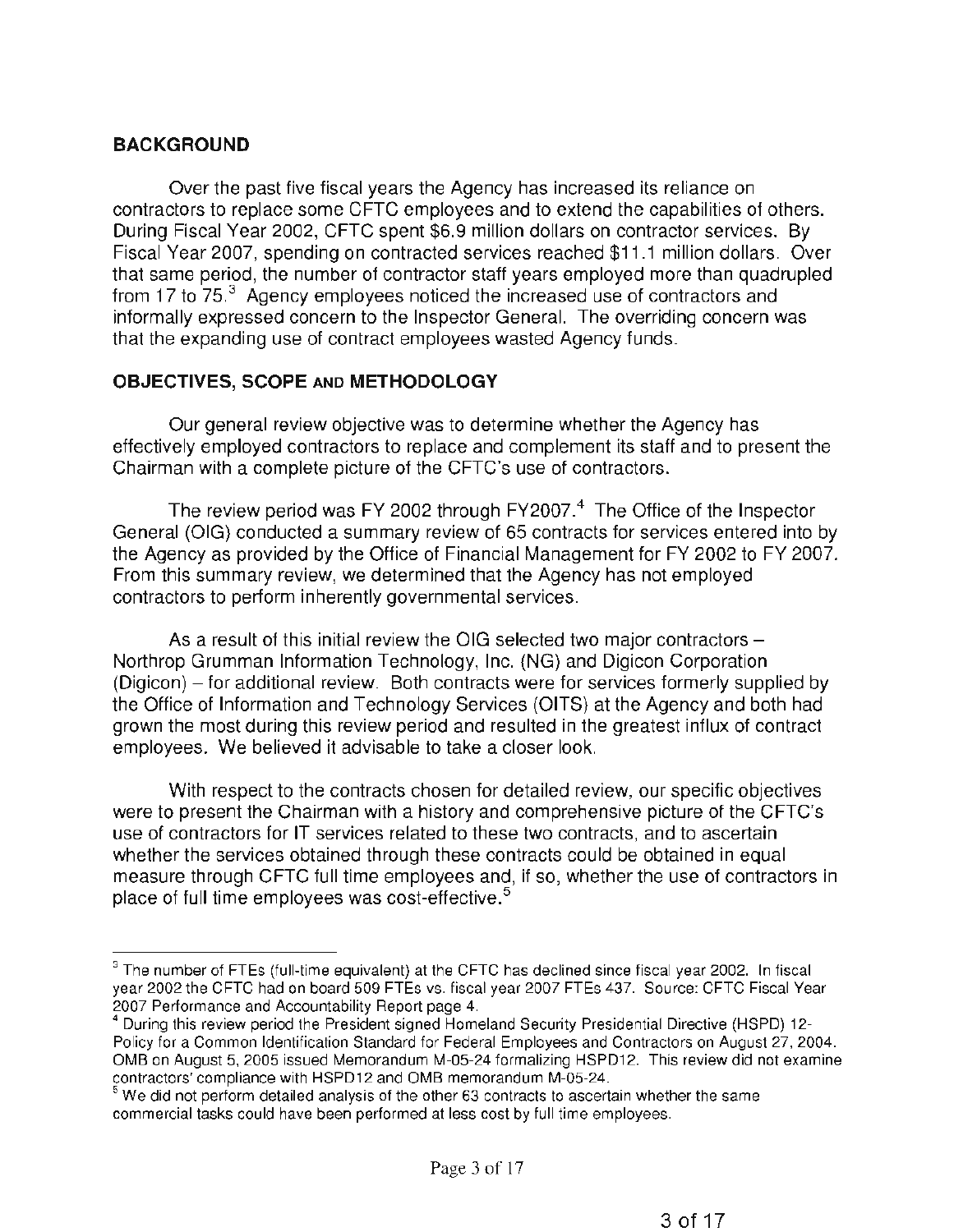OIG acquired an understanding of the services provided by the NG and Digicon contracts by reviewing all relevant CFTC contracts with these two vendors. OIG interviewed the Executive Director, the Chief Information Officer (CIO), Contracting Officers, and Contracting Officer's Technical Representatives (COTRs).

With regard to the Digicon contract, OIG additionally interviewed end users and CFTC full time employees (FTE, career) who previously held jobs now performed by contractors. In addition, OIG interviewed the Regional Directors for their views regarding tasks formerly performed by FTEs and now performed by contractors. OIG completed 36 interviews during this review in order to obtain a more complete understanding of the NG and Digicon contracts.

## **LEGAL BACKGROUND**

The decision whether to employ contractors or full time permanent employees is influenced by the Federal Acquisition Regulation (FAR),<sup>6</sup> OMB Circular A-76,<sup>7</sup> and the Federal Activities Inventory Reform Act (FAIR).<sup>8</sup> These three authorities indicate a current bias in favor of using contractors to perform commercial tasks when it is permissible and cost-effective to do so.

OMB Circular A-76 advises, among other things, that agencies shall identify and label all Agency activities as "commercial" or "inherently governmental" <sup>9</sup> and make these classifications available to OMB and the public. The FAIR Act requires certain Federal agencies to prepare by June 30th of each year inventories of their commercial activities performed by Federal employees, and to make those inventories public.<sup>10</sup> OMB Circular A-76 states that agencies shall perform inherently governmental duties solely with federal personnel. The FAR states as a general principle that Agencies will maximize the use of commercial products and services (while minimizing administrative operating costs}. 11 Like the FAR, OMB Circular A-76 advises that contractors should be used for commercial activities, when cost-effective.

The FAR, OMB Circular A-76 and the FAIR Act have informed our analysis of CFTC's use of contractors. These three authorities present a framework of analysis that is easy to follow.

• First: the Agency must determine whether a given task is "commercial" or "inherently governmental." If the task is inherently governmental, the inquiry ends and federal employees are used. If the task is commercial, then the Agency moves to the next step.

 $6$  See General Services Administration, Federal Acquisition Requiations, and Available at http://www.arnet.gov/far/.

 $\frac{7}{8}$  Available at http://www.whitehouse.gov/omb/circulars/a076/a76\_incl\_tech\_correction.pdf 8 Federal Activities Inventory Reform Act (FAIR), Oct. 19, 1998, Pub. L. No. 105-270, 112 Stat. 2382.

<sup>&</sup>lt;sup>9</sup> OMB Circular A-76, Attachment D, states: "An inherently Governmental function is a function which is so intimately related to the public interest as to mandate performance by Government personnel."<br><sup>10</sup> Pub. L. No. 105-270, sec. 2, 112 Stat. 2382 (1998).<br><sup>11</sup> See 48 C.F.R. § 1.102.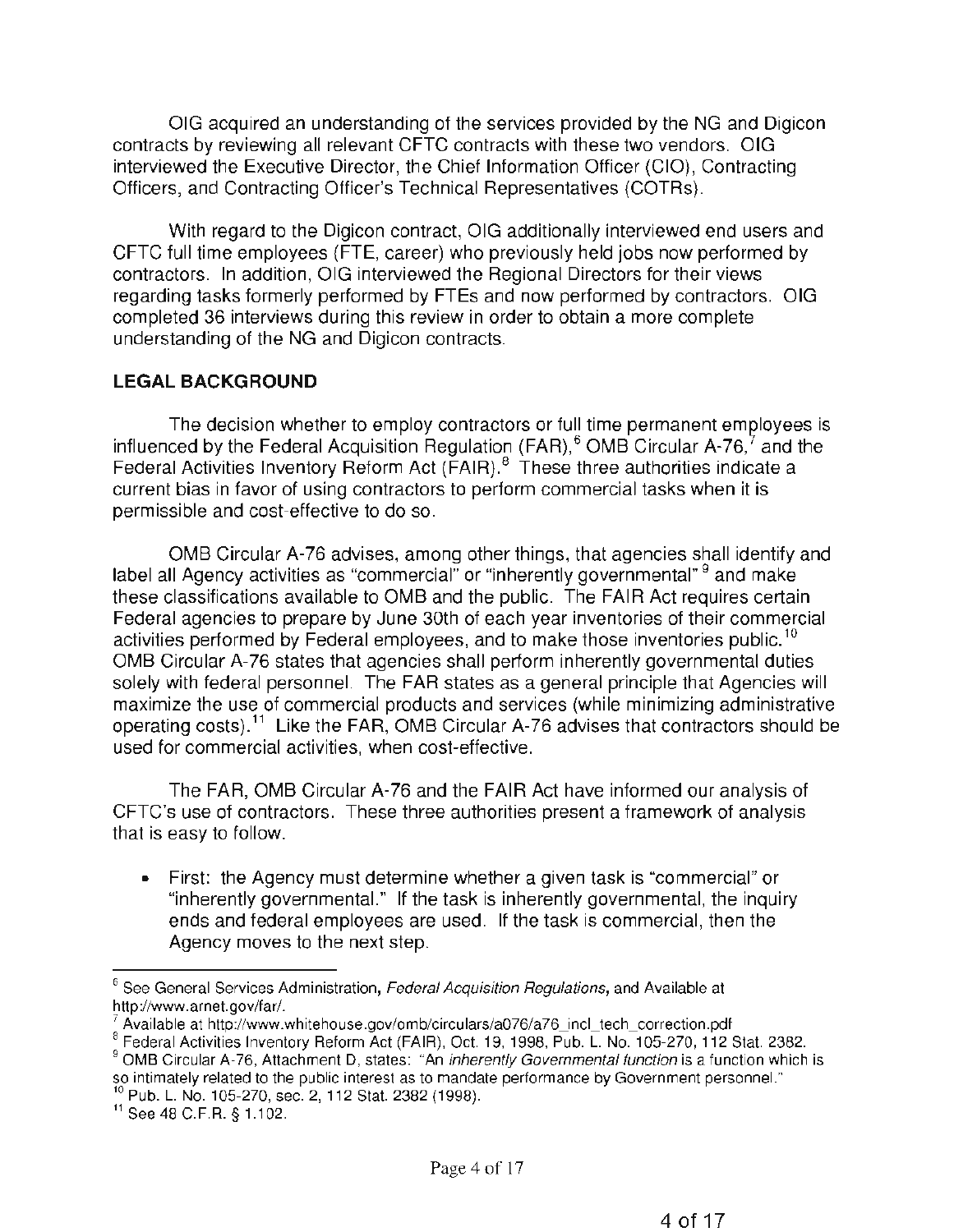- Second: the Agency must determine whether workers who possess the appropriate skills can be obtained at CT pay levels. If the task requires unusual expertise such that qualified individuals cannot be obtained at CT pay levels, or if the work is potentially temporary in nature, it may be impossible or impracticable to find individuals willing to work for CT pay or on a temporary basis. If that is the case, it will be appropriate to hire contract employees.
- Third: if the task is commercial and workers are available for hire at CT pay levels, the Agency should conduct a cost benefit analysis and use contractors if it will save money.

#### **FINDINGS**

#### Summary Review of Agency Contracts

As stated, the OIG reviewed summary information obtained from the Office of Financial Management for 65 contracts. We reviewed the contract information to ensure that contractors were not performing inherently governmental tasks. Our review of the 65 contracts indicated that contractors are not performing inherently government tasks. As stated, based on our summary review we chose the NG and Digicon contracts for detailed review.

#### The Northrop Grumman Contract

The NG Contract provided for the development of major computer surveillance systems. All employees interviewed – including the Chief Information Officer, Contracting Officers, and the Contracting Officer's Technical Representative – stated that the NG contract provided for specialized services for which the Agency lacked the necessary human capital. All individuals consulted were strongly convinced that existing CFTC staff could not perform the tasks performed by NG, and that full time employees with the desired skills could not be obtained at CT pay levels. We found no evidence to contradict this statement.

We found that CFTC as recently as fifteen years ago developed its own solutions for computer surveillance of the financial markets. However, the explosive growth in trading volume influenced the Agency to prioritize modernization of existing computer surveillance systems. Nevertheless, two roadblocks to swift and efficient modernization stood in the way: 1) an existing shortage of CFTC employees with training and experience with newer client server based systems and specialized skills for developing novel computer applications, and 2) budgetary restrictions on hiring new full time employees. CFTC IT professionals revealed that the time and cost for training full time career employees would substantially delay the roll-out date for most of the time sensitive applications that the Agency needed to modernize its electronic surveillance of futures and options markets. In order to expedite the process, one solution was to engage temporary contract employees. The NG contract enabled the Agency to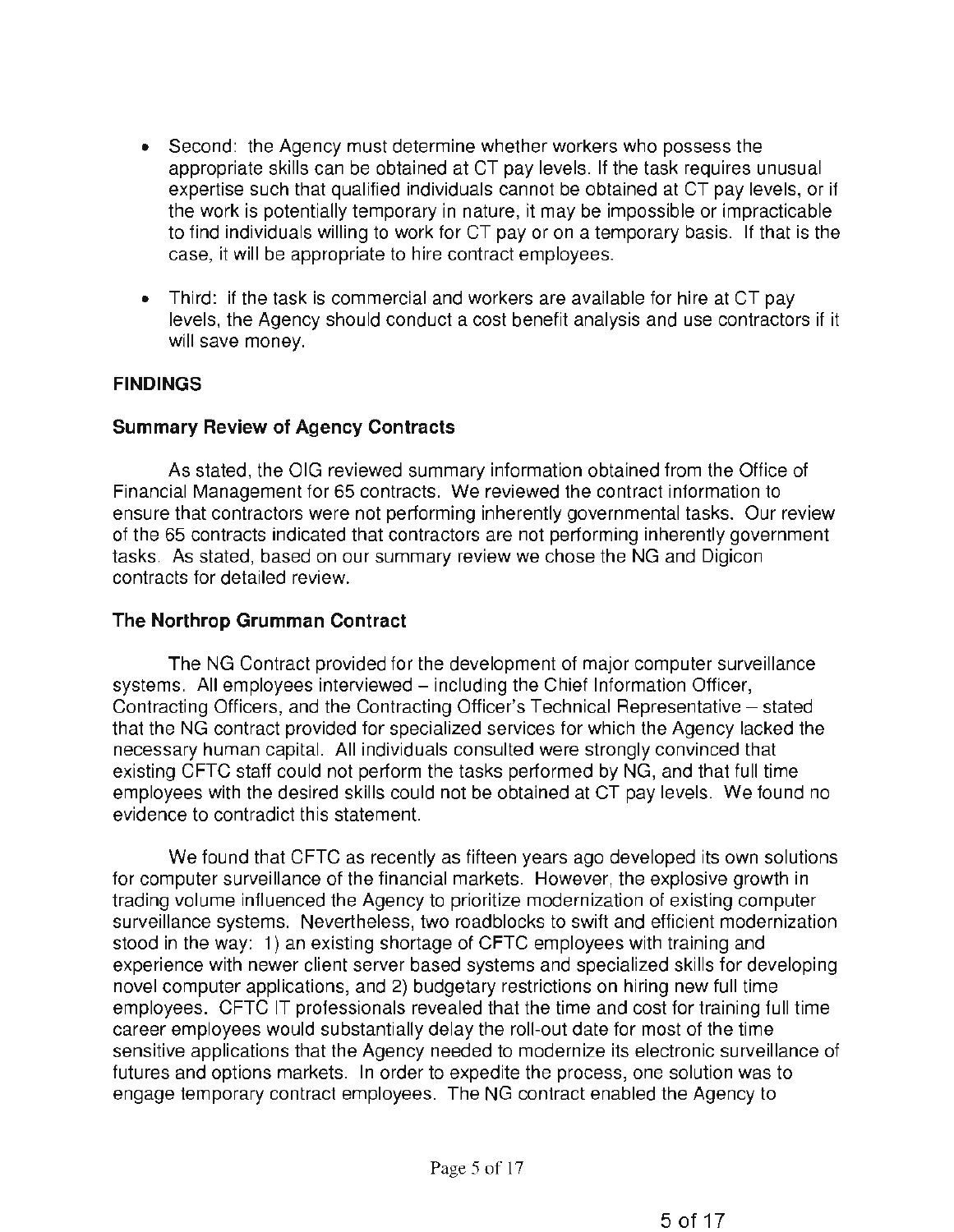acquire skilled software development talent that reduced development time for several major computer surveillance systems for the futures and options markets.

Because the NG contract by all accounts involved services that could not be provided by full time employees, the question whether it would be cost-effective to use contractors in place of FTEs was moot. We focused on the cost increases for this contract and questioned the Chief Information Officer, Contracting Officer, COTA, and other relevant actors. They convinced the OIG that the cost increases corresponded to increased need for services that were not included in the original contract. These additional services were reflected in the task orders<sup>12</sup> that we reviewed.

# **The Digicon Contract**

The Digicon contract provided specialized computer professionals for the OITS help-desk. In contrast to the NG contract, where all evidence indicated full time employees could not be obtained to perform the same tasks, Digicon provided a service performed by full-time CFTC employees from 1989 until 2003, and through a hybrid staff of Agency and contract employees from 2003 to 2006. In September 2006 the help-desk converted to all contract employees. The OIG reviewed the Digicon contract to determine whether full time agency employees could still do the job and, if so, whether the use of contractors nevertheless saved money.<sup>13</sup>

In order to gain an understanding sufficient to address these issues, OIG obtained all measurable performance data currently used to evaluate results of the existing contract for help-desk services. In addition, we interviewed former Agency help-desk employees and learned:

- o A history of the help-desk;
- o The benefits and drawbacks to staffing the help-desk with all full time employees, with all contract employees, and with a combination of FTEs and contract employees;
- o Opinions regarding the cost of staffing the help-desk with full time employees compared with the cost for contractors;
- o Opinions regarding the best way to staff the help-desk today; and
- o Suggestions for improvement.

We interviewed the current Regional Coordinators and learned:

<sup>&</sup>lt;sup>12</sup> A task order contract is a contract for services that does not procure or specify a firm quantity of services (other than a minimum or maximum quantity) and that provides for the issuance of orders for the performance of tasks during the period of contract. See Federal Acquisition Streamlining Act of 1994, Pub. L. No. 103-355 §1004 and §1054, 108 Stat. 3243 (1994).<br><sup>13</sup> Because the help-desk tasks were performed by Agency employees for so long, initially the OIG sought

to ascertain that the tasks performed under this contract were not inherently governmental. Interviews with help-desk users, COTRs, and former help-desk employees convinced us that help-desk employees provide timely general solutions to bugs or obstacles found in most desktop software applications used by Agency employees and addressed ongoing maintenance of existing electronic capital equipment. They do not perform inherently governmental functions.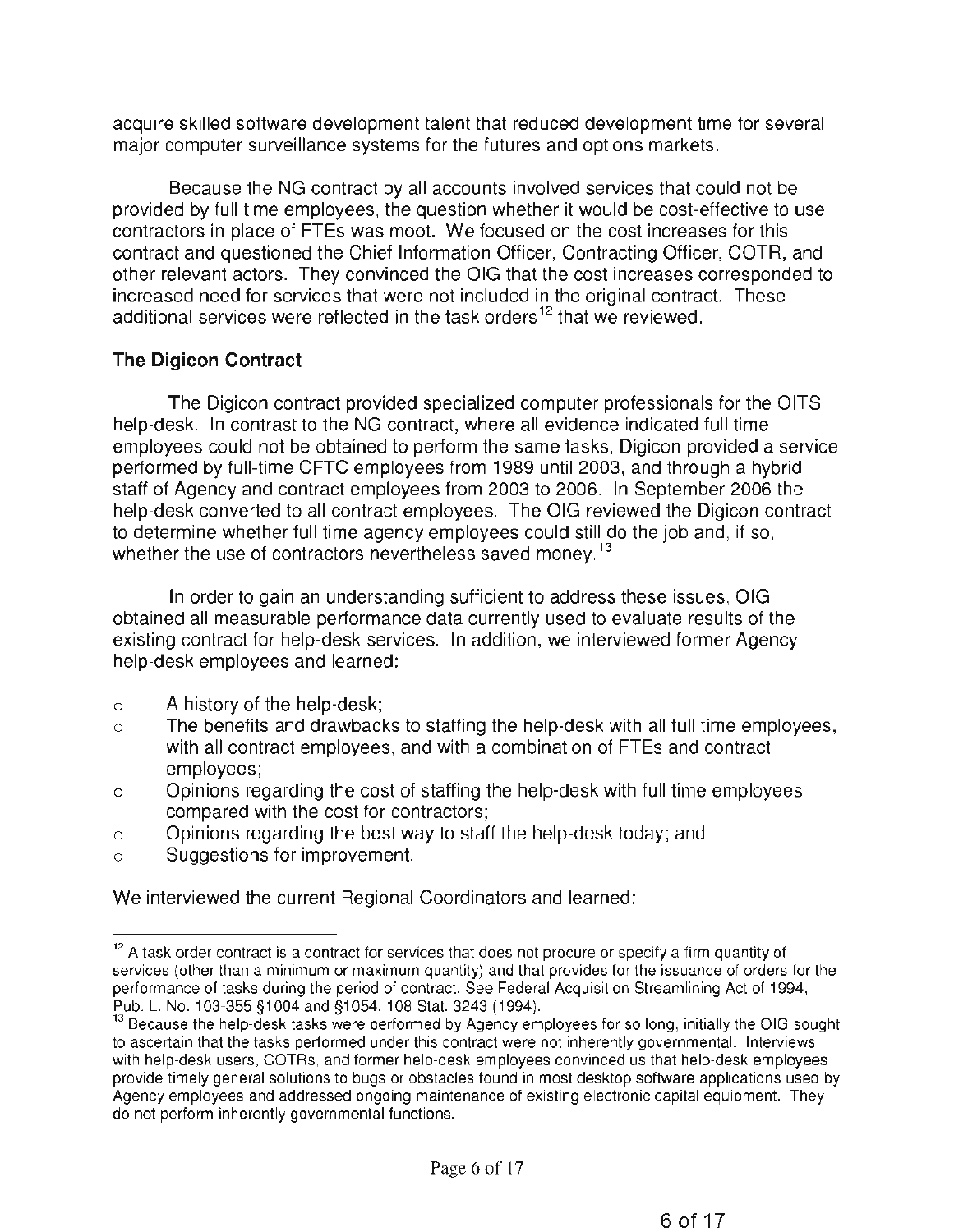- $\circ$  Opinions regarding the introduction and use of contract employees on the helpdesk;
- o Whether employees in the regions are voicing complaints about the help-desk; and
- o Opinions regarding the future of help-desk operations in the regions.

We interviewed help-desk users and learned

- o The types of services usually requested of the help-desk,
- o Opinions regarding the change in help-desk staff from full time employees to contract employees, and
- o Suggestions for improvements.

We interviewed the CIO and learned the Agency's strategy for supplying help-desk services. While the CIO recognized that knowledge of the CFTC's operations is beneficial to providing precise customer service, it was determined to be critical that the OITS help-desk staff remain current in the technology used by the Agency. Contractors provided the flexibility needed to address these operational requirements. Furthermore, the CIO believed that as the agency takes on younger employees who are more computer savvy and less in need of frequent help-desk assistance the demand for helpdesk services may decrease. Consequently, we conclude that this can lead to a reduction in the staff size of the help-desk.

Interviews with former help-desk emolovees. We learned that the help-desk was formed in 1989 using all CFTC employees, and they received 20 to 30 calls a day. They performed mostly information technology related services such as desktop installations, network maintenance, software assistance and some equipment repair. <sup>14</sup> Staffed with a variety of skilled full time Agency employees, newer employees or interns could handle simpler tasks (such as replacing printer toner) while more experienced employees could handle more complex software and hardware issues.

The major benefits to using 100% Agency employees in the early days were readily available knowledgeable staff, limited desktop software applications, knowledge of CFTC personnel, structure and mission, and the fact that the employees could train each other and funnel complex tasks to more experienced employees and simpler tasks to newer employees. More than one former help-desk employee stated that they worked together as a team. The inherent drawbacks or problems were frequent turnover as help-desk employees transferred to other Agency jobs, and problems with the management structure. These problems developed over time and continued as contract employees joined the help-desk staff. Problems with management increased after the dismissal of one career manager and persisted with other temporary or transitional managers.

<sup>&</sup>lt;sup>14</sup> The help-desk currently services only commercial-off-the-shelf software (COTS) installed on Agency supplied electronic equipment. These commercial programs include word processors, electronic spreadsheets and web browsers.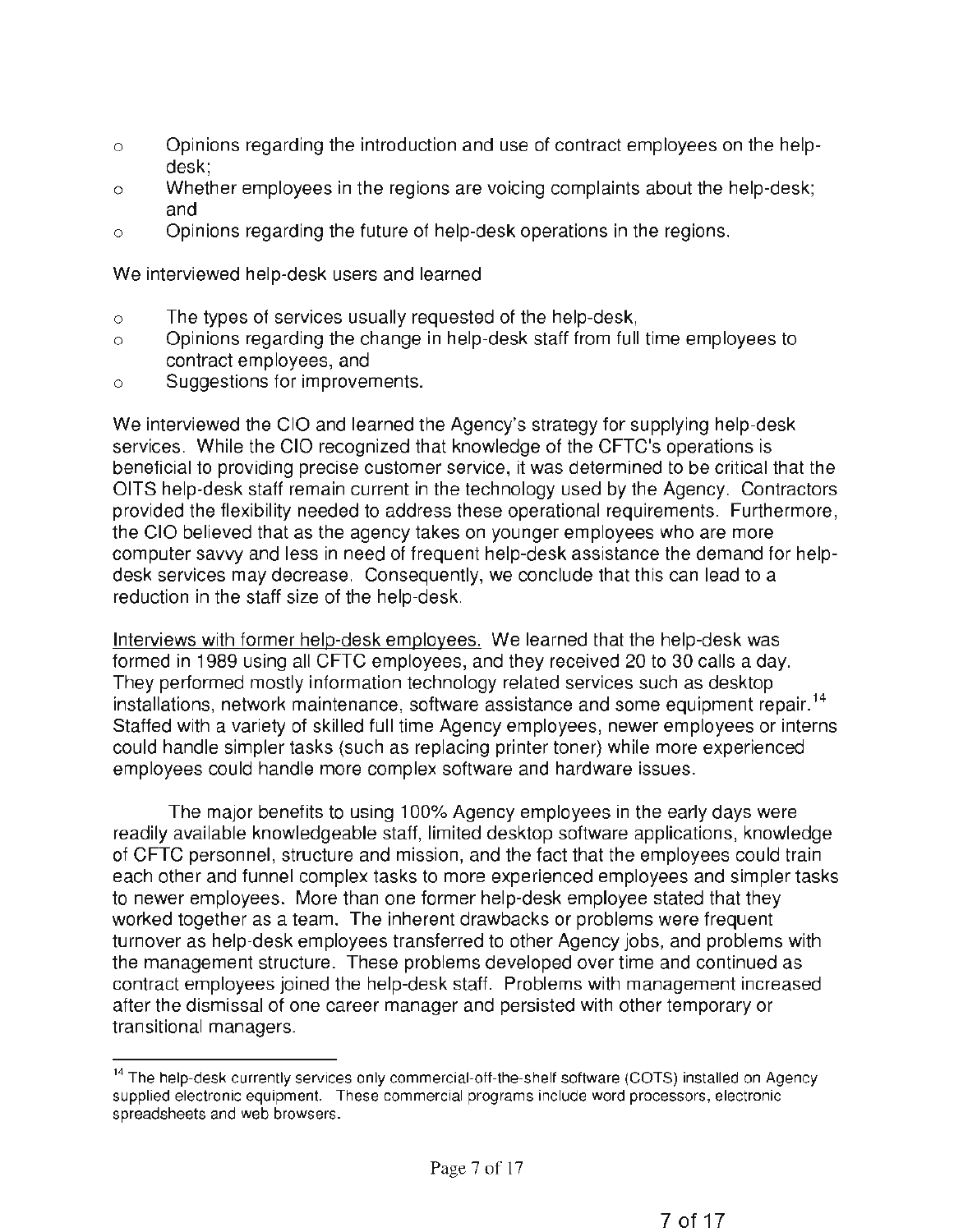The help-desk remained staffed by career Agency employees until approximately 2003. In 2003 OITS – then known as the Office of Information Resource Management  $(OIRM)$  – supplemented the help-desk staff with contract employees for the first time.<sup>15</sup> OIRM hired contract employees solely due to budget constraints: there was money for contract employees but not career employees. Contractors readily possessed knowledge of most desktop applications and new contractors could be easily added as OITS introduced new desktop applications on the CFTC network. Contractors therefore evolved from supplementing help-desk staff (FY 2003} to complementing help-desk staff (FY 2004 to FY 2005) and finally to replacing help-desk staff (FY 2006+).

As the Agency continued to explore various staffing solutions for the help-desk, a number of drawbacks to each emerged. The drawback to using a hybrid of Agency and contract employees was the disparities in pay and benefits which, when discovered, caused tension among contractor and career staff. Former CFTC help-desk employees characterized this period as unnecessarily competitive among contractors who were vying for Agency full time positions. Former help-desk employees indicated that, during the hybrid staffing period, some contractors lacked training in the unique CFTC modifications to industry software products and could not provide immediate fixes to Agency employees. Furthermore, under the hybrid system some former help-desk employees intimated that contractors were hesitant to ask full-time employees on the help-desk when they needed assistance, thus reducing the overall effectiveness of helpdesk operations. Migration to 100% contract employees alleviated these tensions, but came with a drawback.

Former help-desk employees stated that a drawback to using 100% contract employees, at least with regard to newer contract employees, continues to be the lack of pre-existing knowledge of CFTC's modifications to off-the shelf software, and a continuing reluctance to request assistance from former help-desk staff now located in other sections of OITS. Former help-desk employees opined that contractors need to be fully trained in CFTC systems, and need to feel free to ask CFTC employees with expertise for assistance when necessary. Two former help-desk employees expressed that it may benefit the help-desk to have an Agency employee in a position to provide technical assistance, or to provide general oversight to the help-desk employees. This advice indicates to us that an FTE may provide continuity and knowledge of Agency IT operations to contractors. Finally, disparate skill levels were noted among newer contractor employees  $-$  an indication that better quality control over the hiring of contractors is needed.

Nevertheless, the former help-desk staff also felt there were clear overall benefits to staffing the help-desk with all contract employees. Former help-desk employees also

<sup>&</sup>lt;sup>15</sup> Help-desk employees told us that the Agency first hired contract employees in to assist with information technology tasks when the Agency began using Windows 95. Agency staff lacked sufficient expertise with the program necessary to implement it Agency-wide. This set a precedent of hiring contract employees to work on new IT systems.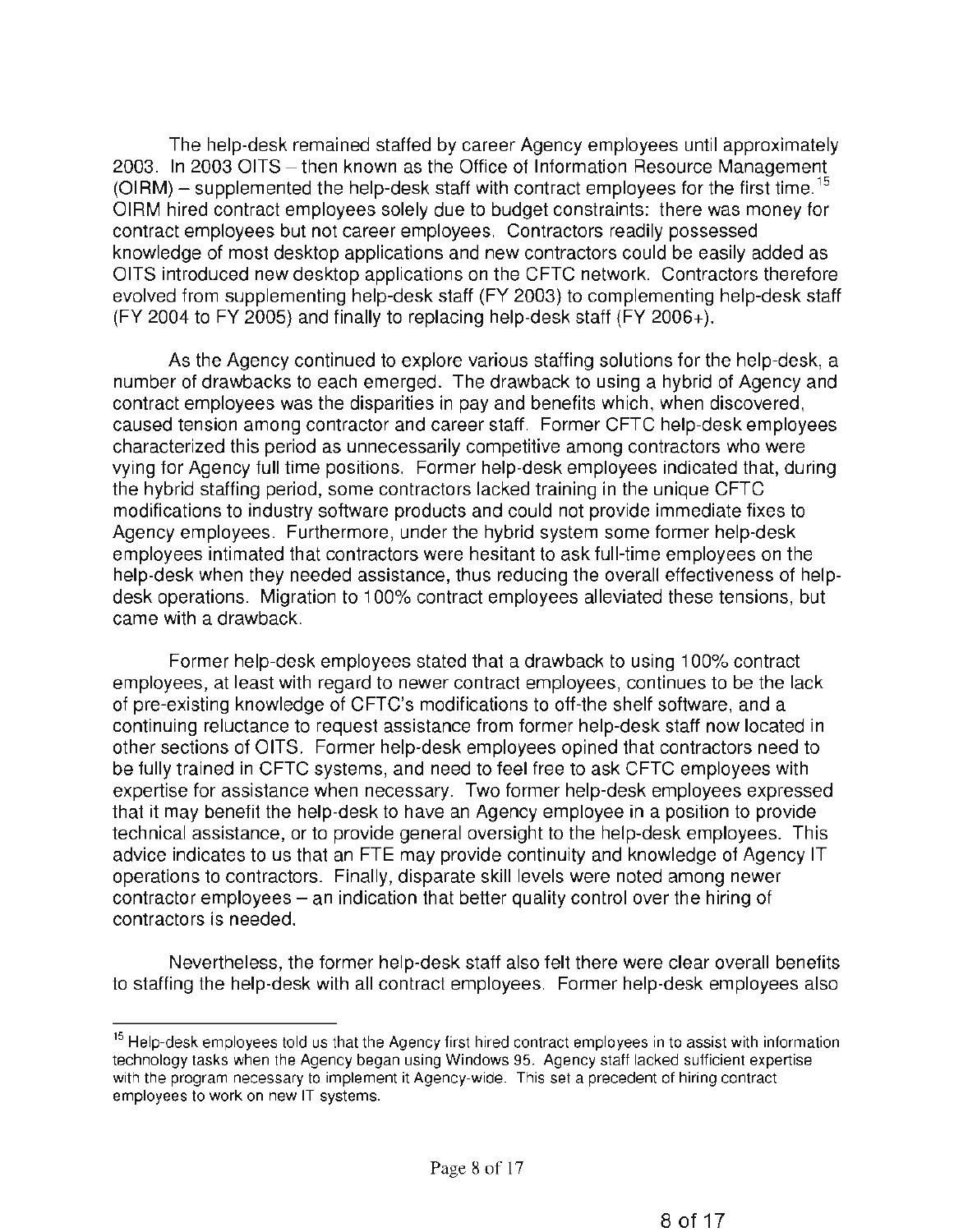opined that using 100% contract employees should foster greater teamwork than the hybrid contractor/Agency employee help-desk. While the major drawback to using contractors was the need to train them fully in CFTC configurations, the former helpdesk employees who expressed an opinion agreed that, looking ahead, when CFTC adopts Windows VIST $A^{16}$  and other new applications, additional contract employees will be necessary to introduce and provide help-desk assistance to Agency employees. All agreed that going back to a help-desk staffed by full time Agency employees would not be advisable or easy.

With regard to the comparative costs of staffing the help-desk with Agency employees as opposed to contractors, none of the former help-desk employees were conversant, but those with an opinion believed that, in the long run, staffing the helpdesk with contract employees should cost less. This opinion was based on the view that the help-desk would consistently need to be revitalized with new workers as new IT applications are introduced at CFTC.<sup>17</sup> The former help-desk employees agreed that, unlike the valuable experience long term CFTC employees offer with regard to futures industry issues and regulation, experience with obsolete IT systems often provides no value to the current OITS mission, and at times can be a drawback. Over the long haul, hiring new FTEs for each new IT application  $-$  especially IT applications which will be in use for a limited period  $-$  will waste money. The alternative  $-$  constantly retraining FTEs - could delay the introduction of new IT applications, and may not be possible.

When asked about recreating an all FTE help-desk and possibly returning to their former jobs, the former help-desk employees all indicated that they are satisfied with their current positions and would not wish to go back to performing help-desk tasks full time. Transferring to another position in OITS was viewed as career advancement.

Finally, all the former help-desk employees interviewed stated that they still get occasional direct calls for assistance, with one remarking that contract employees also receive calls from individuals they have helped in the past on a specific issue. While the former help-desk employees did not mind the practice, they were aware that bypassing the FootPrints<sup>18</sup> system can skew the help-desk statistics<sup>19</sup>, and said that they do enter such calls into the system.

In summary, the former help-desk employees expressed both benefits and drawbacks to using all contractors for the help-desk, but overall expressed a clear

<sup>&</sup>lt;sup>16</sup> Between September 2008 and February 2009, all CFTC employees will receive a new desktop PC. The new desktop PCs will have Microsoft Office 2007 installed. OITS is still exploring whether to upgrade to Microsoft XP or Vista.

 $17$  During this review period the Digicon contract was competitively bid, and Digicon was successful in winning the contract to render help-desk services at the CFTC.

<sup>&</sup>lt;sup>18</sup> FootPrints® is a web-based help-desk and issue management system used at the CFTC-OITS. Issue ~can also be called an "entry," "call," or ticket,") is the default name given to a FootPrints record.

<sup>&</sup>lt;sup>9</sup> During this review we chose not to examine the internal controls associated with producing help-desk data such as frequency of service calls.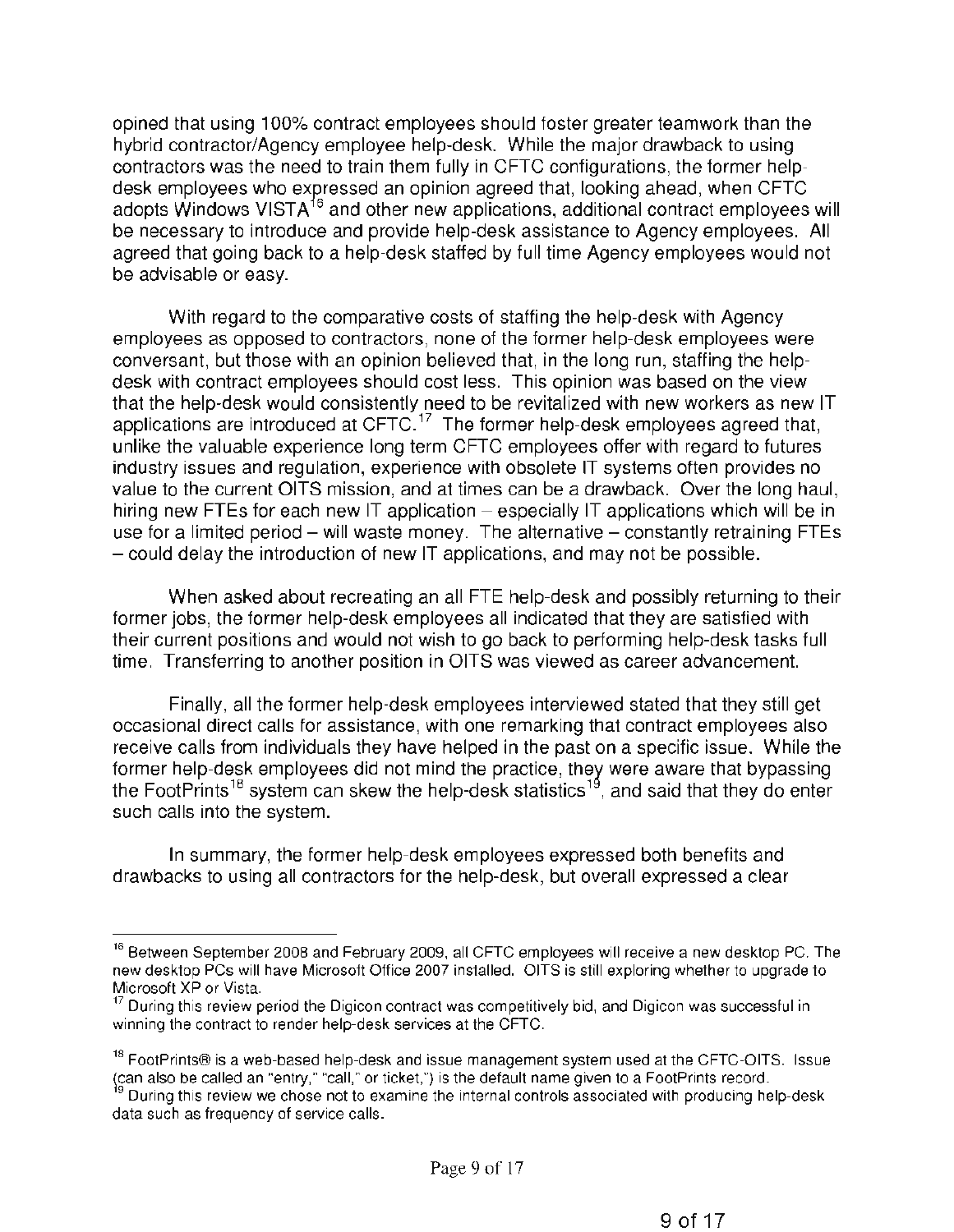preference for contractors based on Agency needs, hiring flexibilities, and ease of management.

Interviews with Helg-desk Users. We interviewed 20 headquarters help-desk users  $\overline{\text{chosen}}$  at random.<sup>20</sup> Our goal was to give employees an informal forum to describe their help-desk experiences and any suggestions for improvements in their own words. We were especially interested in employee experiences with the help-desk after it became staffed with all contract employees. We interviewed employees from all divisions, and included employees in supervisory, non-supervisory and administrative positions. The employees we interviewed had been with CFTC from a few as two months to over 30 years. Interviews were in person, and lasted between 15 minutes and an hour, depending on the employee. We asked the same several questions to each employee, and received a great deal of useful information from advice and information volunteered by the help-desk users.

All of the help-desk users reported overall positive experiences with the helpdesk after September 2006, when the help-desk began operating with all contract employees. None of the help-desk users reported having a problem that could not be resolved or having a recurring problem requiring multiple help-desk calls. None of the help-desk users reported being told to reboot their machines, only to suffer a recurrence of the problem.<sup>21</sup> The help-desk users mostly detailed minor problems requiring helpdesk assistance; however, users were not always sure the problem occurred after September 2006. Consequently, the help-desk users were usually but not always certain they had been assisted by a contract employee. Notwithstanding the overall level of satisfaction with the help-desk staff, several of the help-desk users had suggestions for improvement.<sup>22</sup>

Former help-desk employees had warned of two potential problems that were not described by the help-desk users. 23 However, we did learn that, as suggested by the former help-desk employees, help-desk users were experiencing situations where a contract employee lacked necessary expertise in a desktop program or a CFTC modification. One help-desk user described a situation where he reported difficulties opening an email attachment- a Microsoft Excel spreadsheet. The help-desk could not resolve the issue after a period of six hours, and a CFTC OITS employee examined the problem and realized the sender had placed a "sort and lock" on the document. This problem apparently did not appear to stem from a unique program modification, and may instead have resulted from inadequate familiarity with Microsoft Excel by the contractor, but the reported six hour wait prior to consulting with an OITS employee was consistent with the view of former help-desk employees that the contract help-desk employees are reluctant to ask for assistance within OITS when needed. The same

 $20$  We did not interview a statistically significant portion of headquarters staff.

<sup>21&</sup>lt;br>
<sup>21</sup> A former help-desk employee had suggested we inquire as to this practice.<br>
<sup>22</sup> Please see Appendix 1-Additional Employee Comments.

<sup>&</sup>lt;sup>23</sup> These problems were: 1) instructing a user to reboot rather than fixing a larger problem, and 2) calling a help-desk contract employee or former help-desk FTE directly. None of the help-desk users raised these issues.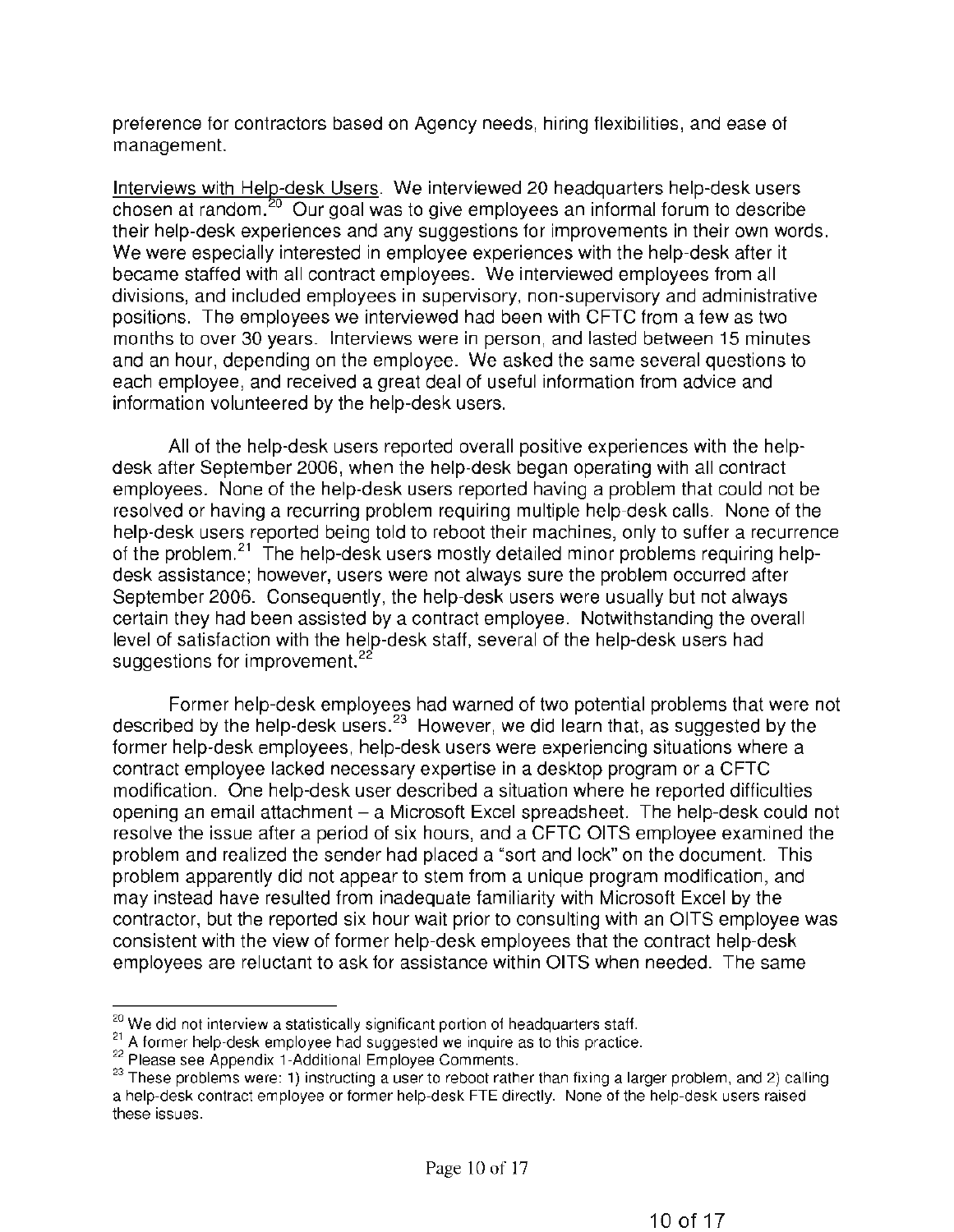help-desk user reported that Internet connectivity was lost following a computer upgrade. It appeared to this help-desk user that the help-desk employees had not been given enough information about the upgrade to locate the source of the problem. Again, a CFTC employee resolved the issue.

Interviews of Regional Coordinators. The CFTC regional offices use the Washington D.C. based help-desk, as well as local full time Agency OITS. We interviewed the Regional Coordinators with the goal of providing an opportunity to discuss the help-desk experience in the regional offices, and to hear suggestions for improvements. This time we had no prepared questions. The Regional Coordinators reported that the full time employees in their regional office provide most of the necessary assistance in the region and that contract employees also provide support. The DC based help-desk is used occasionally. The Regional Coordinators reported no significant problems with help-desk assistance for themselves or for their staff. All three Regional Coordinators stated that they would not be averse to transitioning to an all-contractor staff on-site to provide IT services in the regions. All three noted the need to update IT staff as necessary to maintain skill levels necessary to service evolving CFTC IT applications.

## **CONCLUSIONS**

The OIG reviewed all Agency contracts as supplied by the Office of Financial Management, and found nothing to indicate that contract employees were performing inherently governmental tasks.

We evaluated two of the largest contracts (in dollar amounts) awarded for services - the NG and Digicon contracts. Our goal was to evaluate the benefits received by the Agency from outsourcing computer applications development services and computer help-desk services provided to Agency employees, to evaluate whether these contracts were cost-effective and to identify any problems with contract performance and possible suggestions for improvement. The OIG relied on interviews and contract performance data to evaluate the benefits received by Agency employees. This was the best available data that we could acquire for this review.

The NG contract provided specialized software development for surveillance of the burgeoning derivatives industry, and all available information indicated that full time employees could not be obtained at CT pay levels to perform the work, and current CT employees could not be trained without suffering significant delays. We focused on the cost increases for this contract and questioned the COTR and other supervisory individuals at length. The observed cost increases corresponded to increased need for services not included in the original contract. We concluded that, during the review period, the contract increases were justified and the contract tasks did not change sufficiently to require a new bidding process.

The Digicon contract required closer analysis. CFTC employees had provided help-desk assistance for CFTC systems and applications since 1989, and contract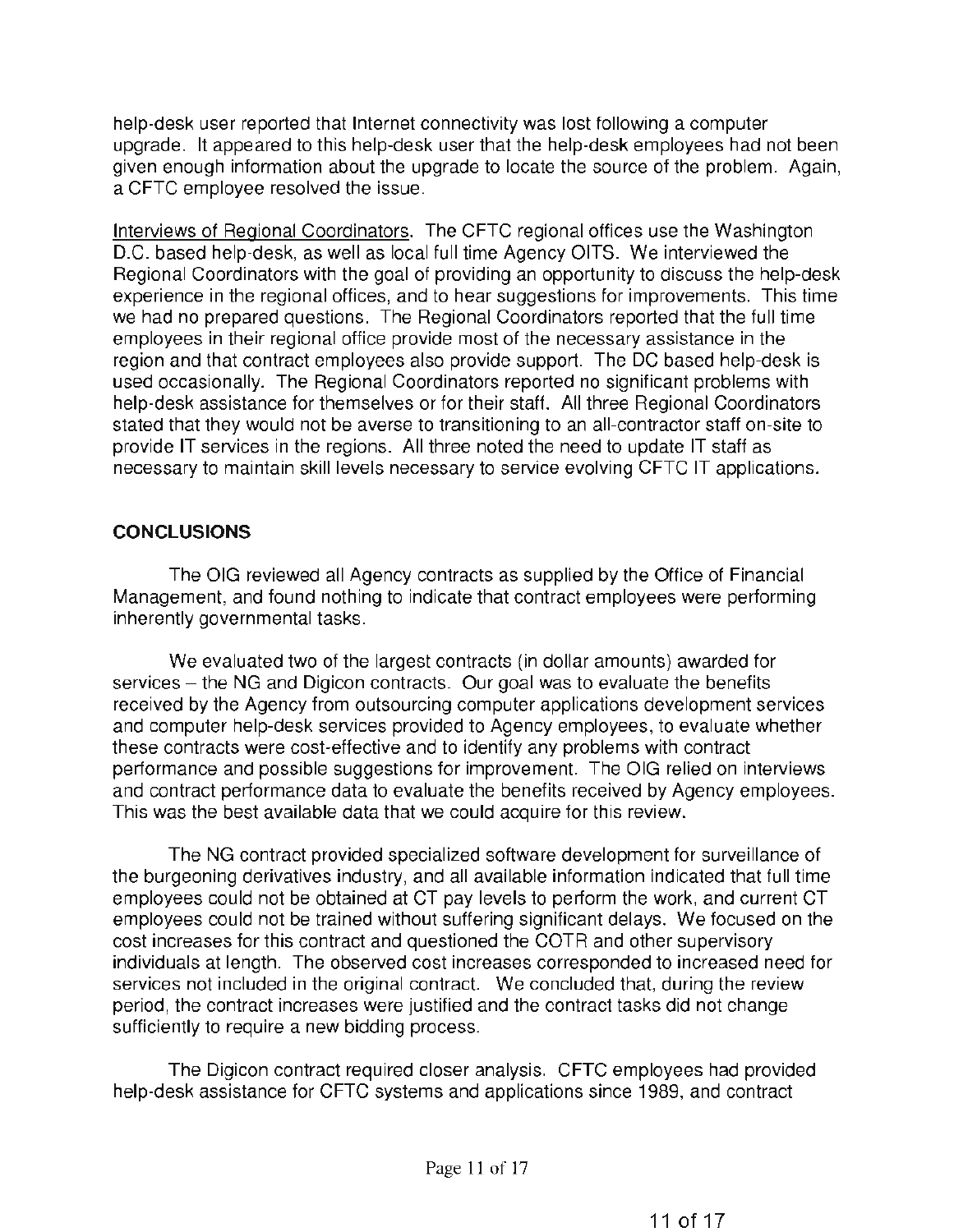employees had only been introduced in 2003. The historic use of CFTC employees to perform help-desk tasks raised several questions: had the nature of CFTC systems and applications changed so drastically that CFTC employees no longer could provide adequate help-desk support, and was the change to outsource the helpdesk function reasonable, and did the Agency employees receive adequate service under the new paradigm? These questions took on importance because we had received informal and anecdotal indications over the past few years that the transition to contract employees for help-desk services was not improving services and was not cost-effective.

The bulk of our interviews therefore concerned the Digicon contract. After interviewing 36 CFTC employees, including COTRs, supervisors, help-desk users and former help-desk employees we found that, while help-desk services could be improved, there was no evidence that the change to an all contractor help-desk has resulted in a reduction in the quality and availability of service to CFTC employees.

We conclude that comparing the relative costs of contractors versus full time Agency employees to provide the IT services as provided by NG and Digicon is not necessary at this time. With the NG contract we conclude, based on interviews with COTRs, supervisors and our examination of the contracts, that the Agency could not hire comparably skilled employees in the current market at current CFTC pay levels. Moreover, the need to constantly update staff in order to obtain employees skilled in new CFTC applications as those applications are developed, makes it appropriate in terms of effectiveness and cost efficiency to employ contractors rather than Agency employees.

Likewise, with regard to the Digicon contract, we did not perform a detailed analysis of the actual costs of employing full-time employees versus contract employees for the help-desk (although we did review the detailed costs associated with each contractor in this contract). CFTC can provide efficient help-desk services only if it can employ staff current with new applications as they are introduced, and using contractors accomplishes this function. Agency employees with an opinion unanimously opined that it will ultimately cost CFTC more to retain and retrain full time IT employees with obsolete skills on board than to employ contract employees on an as-needed basis for the help-desk; however, because CFTC cannot obtain employees at CT pay levels to perform these tasks and be able to replace them as necessary, we conclude this analysis is not necessary.

Consequently, we conclude that the Agency's decisions regarding the use of contractors during the review period conforms to current statutory and regulatory guidance regarding the use of contractors to perform commercial tasks.  $24$  With regard to the Digicon and NG contracts, we further conclude that the decision to employ contractors to supply IT services was supportable without requiring a cost benefit analysis.

 $24$  Please see Appendix 2-Regarding Information Technology help-desk data on comparable federal agencies.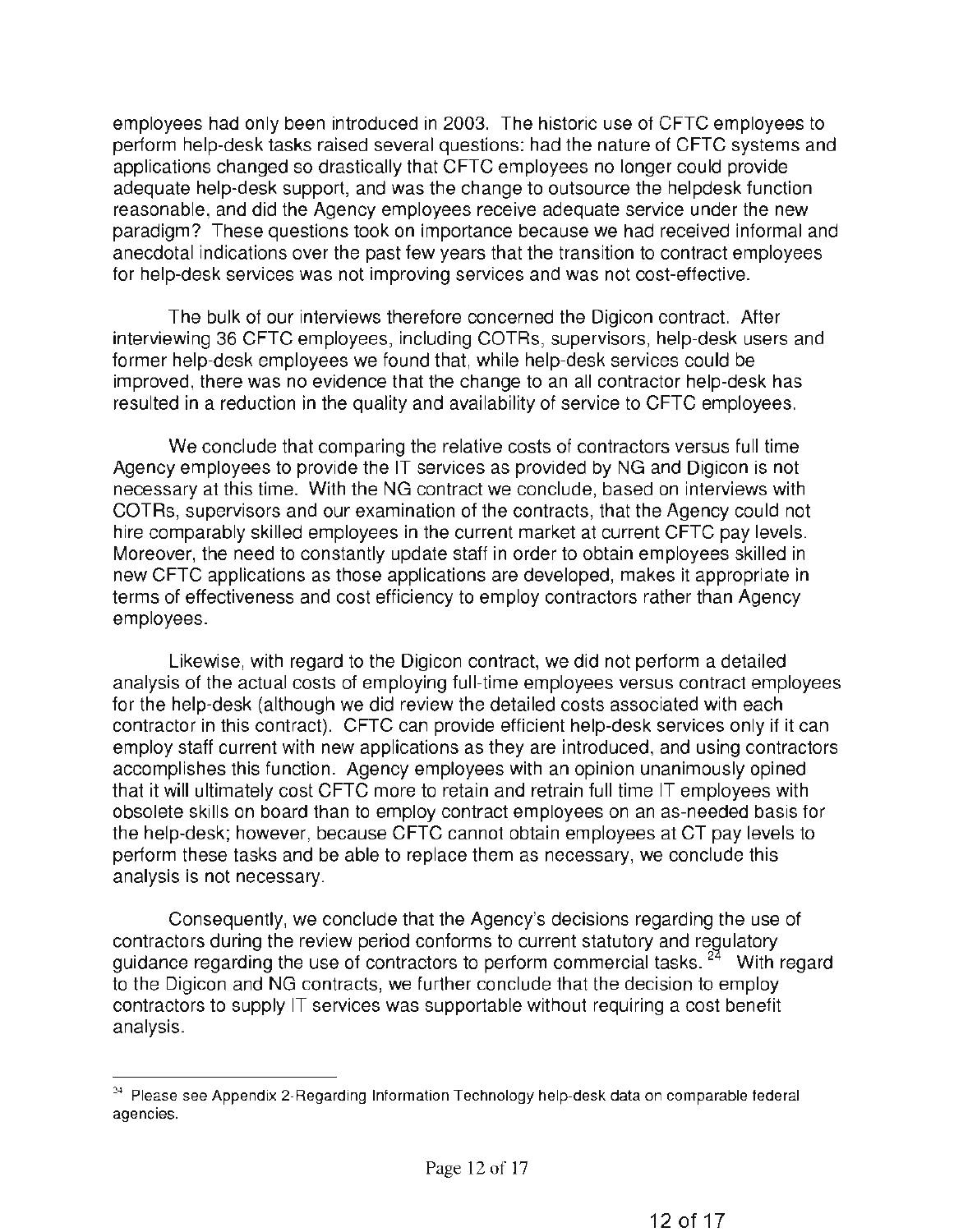Nevertheless, we have recommendations.

#### **RECOMMENDATIONS**

Our recommendations are largely based on the views expressed during the interviews we conducted. They are targeted towards the Digicon contract and the helpdesk:

- Because we learned that contractors on occasion have not appeared to be well trained in CFTC-specific modifications, we recommend that OITS carefully evaluate the contract employees' proficiency with CFTC systems and appropriate off-the-shelf software prior to hiring, and thoroughly train contractors in any CFTC-unique modifications;
- Because interviewees indicated that contract employees do not ask for information within the Agency regarding CFTC-unique applications, we recommend that OITS provide the help-desk with Agency employee contacts as necessary to permit help-desk employees to obtain assistance regarding network applications and Agency operations, and further recommend that these contacts include former help-desk employees; and
- We also recommend that OITS carefully evaluate the log of calls to the help-desk for three purposes:
	- $\circ$  To identify issues that require consultation with CFTC staff. If the helpdesk logs currently do not track instances of consultation with CFTC employees, the Agency should begin to track this information. Issues requiring multiple inquiries to CFTC staff by multiple contract employees should indicate a need for specific training for the contract employees.
	- $\circ$  To identify repeat problems with specific help-desk employees. These employees should be trained or replaced, and the specific skill deficiency should be given attention when screening new contract employees.
	- $\circ$  To identify weaknesses in IT knowledge and skill among Agency staff. Repeat help-desk queries regarding a specific issue could indicate a need to train CFTC employees.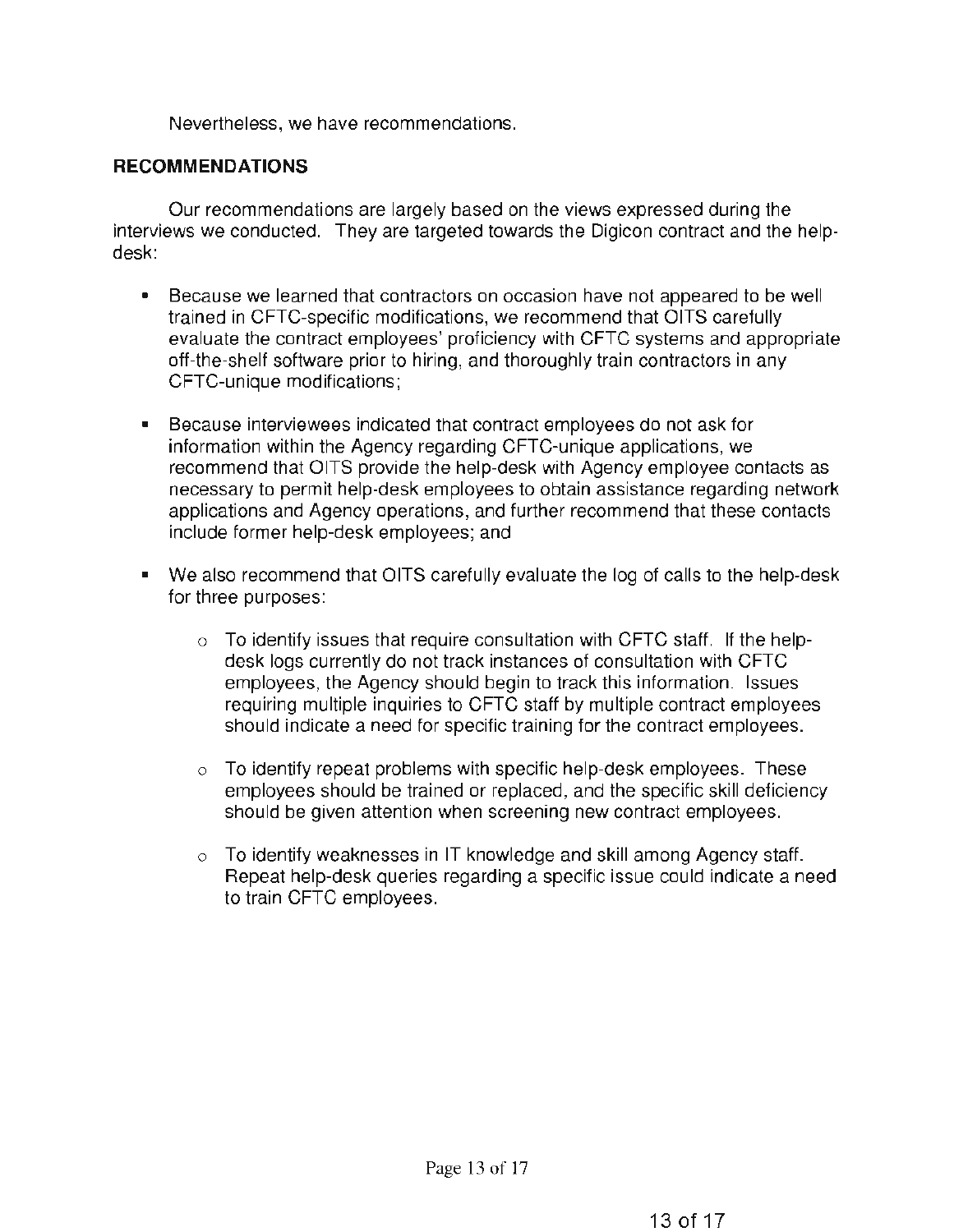# **APPENDIX 1-Additional Employee Comments**

The Office of the Inspector General invited help-desk users to describe their experiences with the help-desk and to offer any suggestions for improvement. Complaints that were consistent with information obtained from other sources were detailed in the body of this report, and provided the basis for recommendations. The problems detailed below were less frequently described, and the employees interviewed were not always sure that the problems occurred after the help-desk transitioned to an all-contractor staff. Consequently, the problems described below may have originated with Agency staff or contractor staff. We provide these comments in order to assist the help-desk in its operations.

- One help-desk user reported that he received a "FootPrints" notice by email that was actually incorrect. It indicated that a problem had been resolved when it had not been resolved. The problem was thereafter resolved to the user's satisfaction.
- Two help-desk users reported that turnover among help-desk staff appears to be too frequent. One former help-desk staffer made a similar remark and suggested that contractors wear name badges clearly identifying themselves and their status.
- One help-desk user reported that resolving issues with Multi-Functional Devices (MFDs) can be difficult because the Office of Management Operations (OMO) handles some MFD issues, while the Office of Information and Technology Services (OITS) help-desk handles others, and the process of resolving which office will respond has caused delays.
- Two help-desk users reported that it is difficult to reserve laptops, cell phones and Blackberries.
- One help-desk user opined that the help-desk should be better trained in Govtrip. CFTC should take care to hire contract employees with expertise in Govtrip.
- Three help-desk users stated that getting help before and after regular work hours can be problematic.
- Several help-desk users stated that FootPrints was difficult to follow or that they don't follow Footprints.
- One help-desk user reported frustration with waiting 20 minutes for toner, when a supervisor needed a document printed immediately.

The help-desk users had suggestions for improvement, including the following: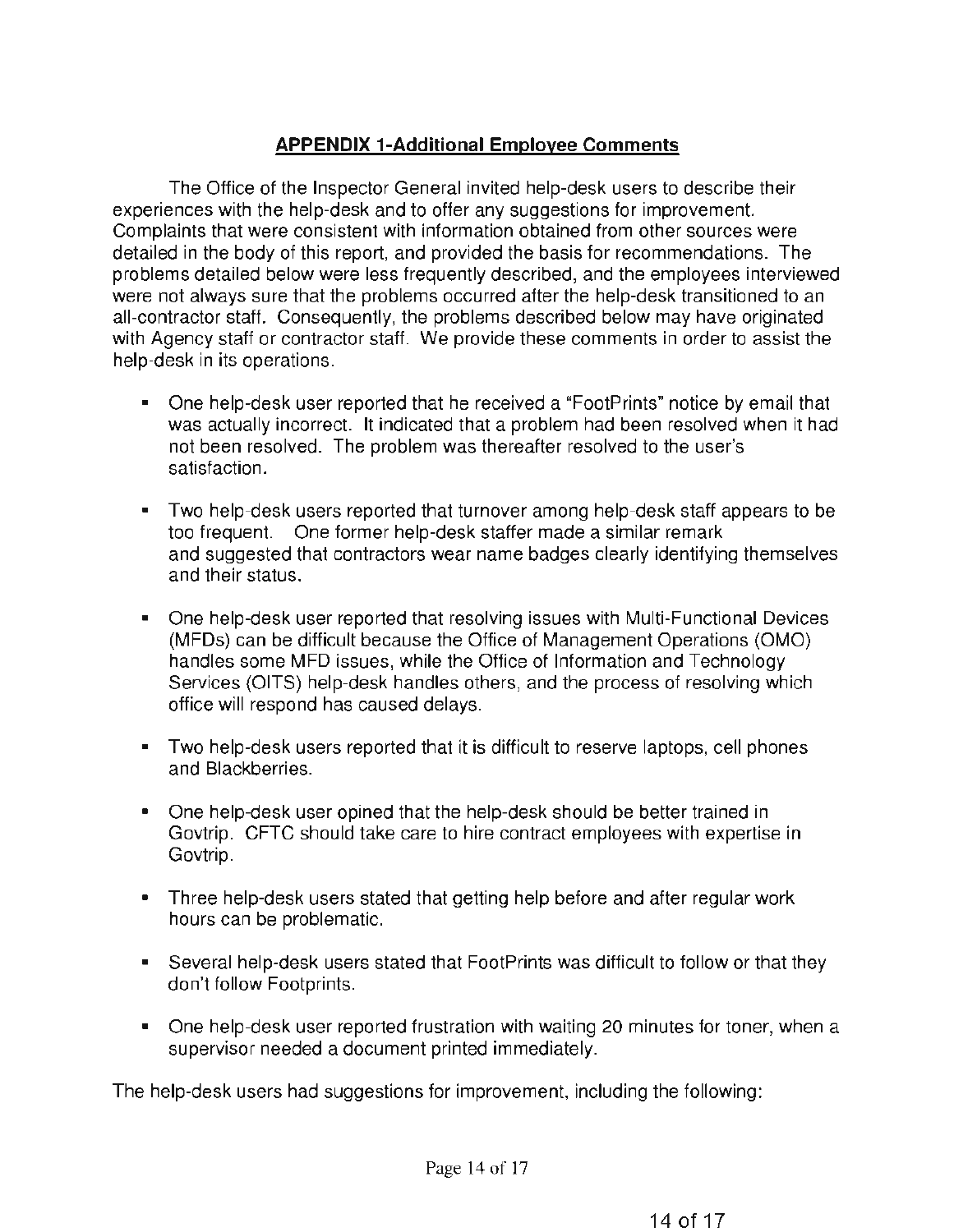- Consider authorizing some CFTC employees to change toner. It may save the help-desk time and effort if certain employees who are designated by their component are trained to do this task. CFTC employees used to perform this task.
- Consider streamlining the procedures to borrow a laptop, cell phone, etc...
- Consider having the help-desk workers wear distinctive badges with their name and their contract employee status.
- With regard to "FootPrints", consider including a summary section clearly written for employees, or state that the notice is intended solely for the use of the helpdesk.
- Encourage OMO and OITS staff to orchestrate repairs to MFDs as quickly as possible. Two possible solutions are to work out in advance which repairs will be handled by which component and to designate staff from each component to handle MFD repair issues on an ongoing basis.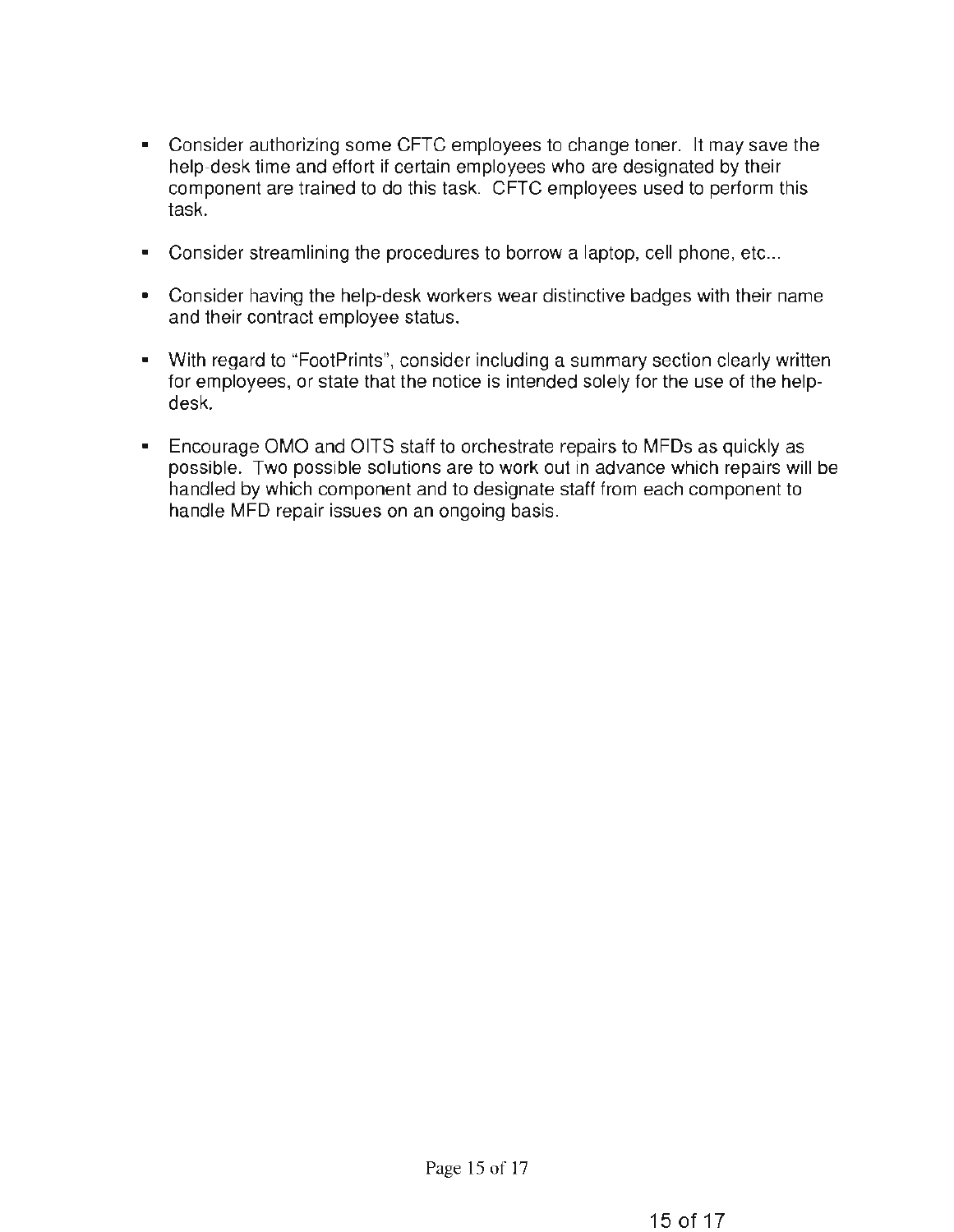## APPENDIX 2-Selected Comparable Federal Agencies Office of Information Technology Services-Help-Desk Employee Structure

The Office of the Inspector General (OIG) compared other federal Agency practices regarding the use of contract employees to perform Information Technology (IT) related services in order to inform our analysis of the Digicom contract. Federal Agencies are not required to issue official statements or reports describing their Agency's use of contract employees for IT services. Consequently, we did not ask Agencies to issue official statements, in this regard, and instead consulted with staff from the Agencies below to obtain informal views regarding the use of contract employees for IT services. We focused on smaller agencies, and on an agency that may have a similar regulatory mission to the CFTC.

## Securities and Exchange Commission (SEC)

In FY 2007, the SEC employed 3,431 full time employees (FTEs) and 39 temporary employees.<sup>25</sup> As of July 2008, our understanding is that the SEC's Office of Information Technology help-desk is staffed by approximately 25 contractors in the Washington DC headquarters. Help-desk contractors provide technical software and hardware assistance on a 24 hours/7days basis. Additionally the SEC has approximately 30 career employees, known as Information Technology Specialist, who interact directly with SEC employees on all IT related matters. In each of the 11 regional offices there is, at minimum, one local IT specialist who can address all IT matters for that regional office. In most instances the FTE is the first person to interact with an Agency employee to diagnose and prescribe a solution to a computer related problem. However, employees in the regional offices can also contact the help-desk in DC to obtain assistance.

# Farm Credit Administration (FCA)

In its FY 2007 Performance Accountability Report (PAR} FCA reports a staff of 262 fulland part-time employees.<sup>26</sup> The IT division has a total staff of 25 career employees, including 9 on the help-desk. The FCA IT division, in contrast to CFTCs, also handles some personnel duties, such as credit card assignments. FCA does not use contractors with the exception of an occasional contractor to teach when there is an upgrade or technological change, such as new laptops or a program such as Lotus Notes.

<sup>&</sup>lt;sup>25</sup> United States Securities and Exchange Commission Performance and Accountability Report Fiscal<br>Year 2007, p. 7. http://www.sec.gov/about/secpar2007.pdf.

Year 2007, p. 7. http://www.sec.gov/about/secretives.gov/about/sec.gov/about/security Report Fiscal Year 2007, p. 4. http://www.fca.gov/Download/2007%20Performance%20and%20Accountability%20Report%20Final.pdf.